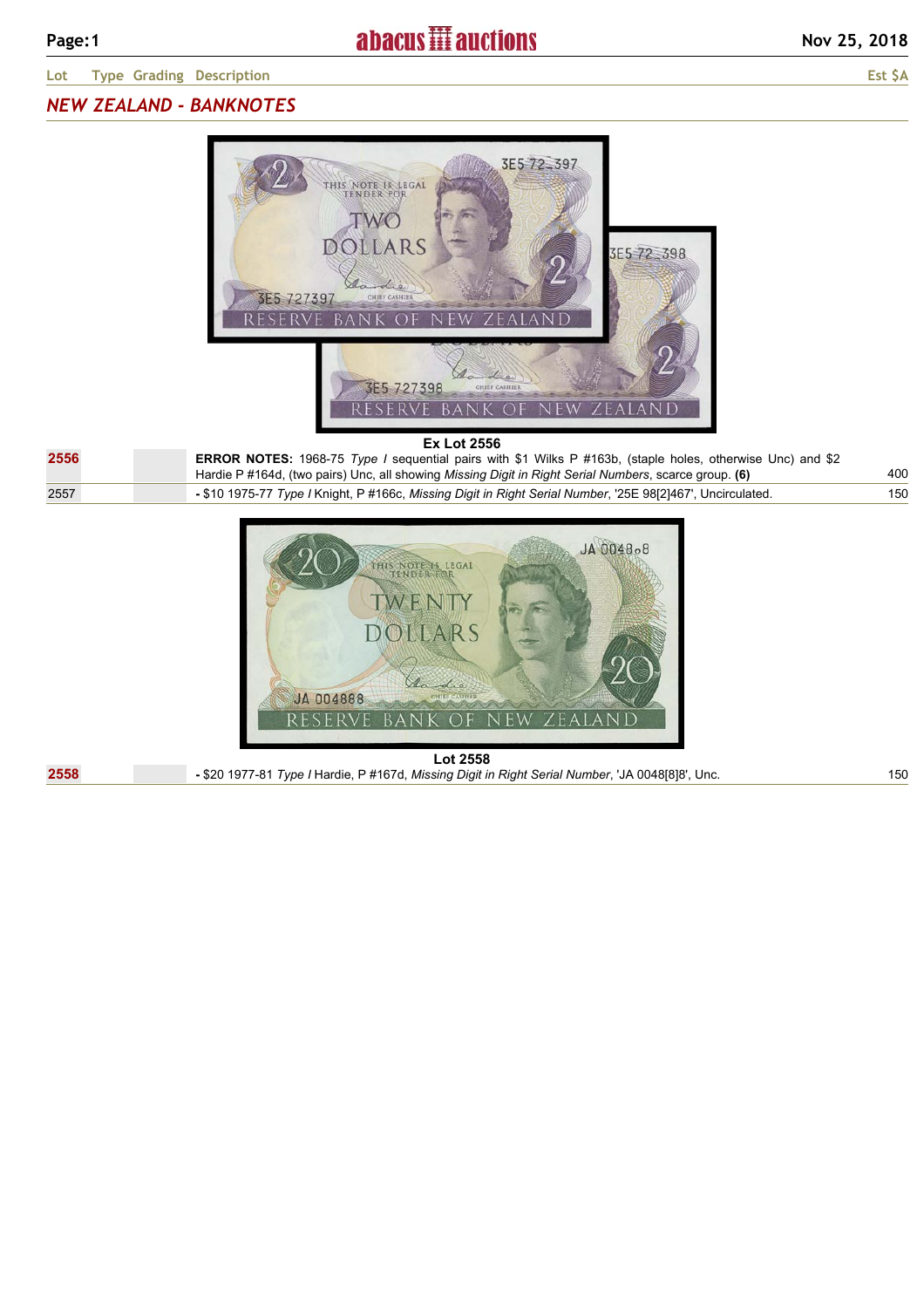## *AUSTRALIA - BANKNOTES - Pre-Decimal - Five Pounds*



**2682**

### **Lot 2682**

1927 Riddle/Heathershaw '*CHAIRMAN OF DIRECTORS, NOTE ISSUE DEPT.*', McD #62b, R #41L, (no mid-range prefixes) serial 'Q/12 426933', Obv. Coat of Arms at left, KGV at right, Rev. Hawksbury River, Brooklyn, NSW, folds and creases with small nick at upper right, some rust spotting, a natural note retaining crispness, gFine. A new find, serial not previously recorded, Rare. [Cat *McDonald* Fine \$40,000 VF \$75,000 *Renniks* F \$19,000 VF \$32,500]

The correct title for *EC Riddle* was 'Governor, Commonwealth Bank of Australia'. It is believed a mix up of printing plates was responsible for some notes showing the old title 'Chairman of Directors, Note Issue Dept.'. *Vort-Ronald* records only five 'Q/12' examples offered on the market in the past 46 years, scarcer than the First Prefix 'Q/11' notes. This is an opportunity to own one of the rarest and most important KGV £5 Type Notes. Seldom offered on the market.